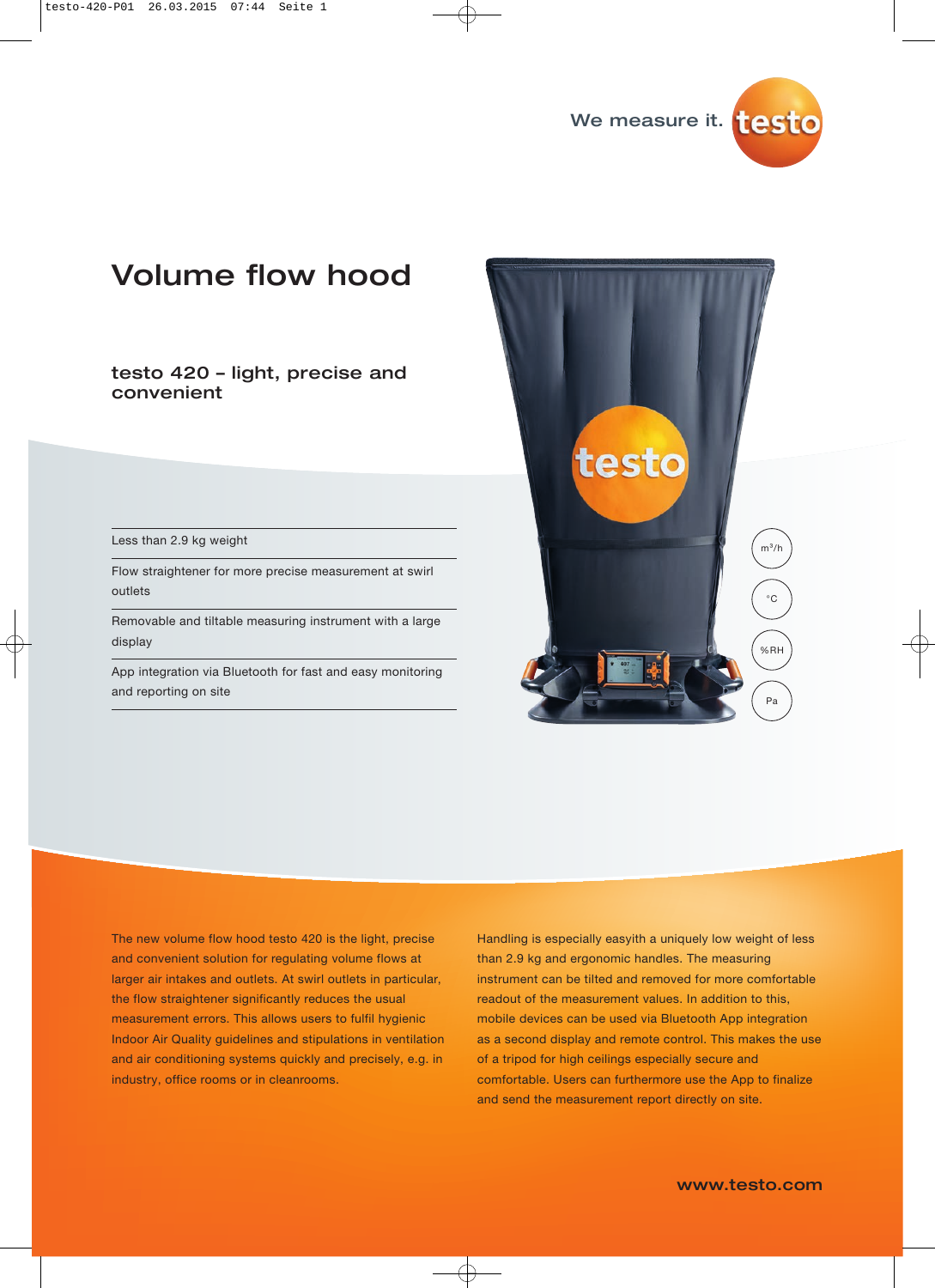## Technical data

### testo 420 set

testo 420 volume flow hood, with measuring instrument, body, 610 x 610 mm flow hood, 5 x tension rods, USB cable, batteries and trolley, incl. calibration protocol



Part no. 0563 4200

### testo 420

testo 420 differential pressure measuring instrument incl. batteries and calibration protocol

Part no. 0560 0420



| Compatability | requires iOS 7.1 or newer /<br>Android 4.3 or newer |
|---------------|-----------------------------------------------------|
|               | requires mobile end device                          |

**General technical data**

|                       | requires mobile end device with<br>Bluetooth 4.0                               |
|-----------------------|--------------------------------------------------------------------------------|
| Operating temperature | $-5$ to $+50$ °C                                                               |
| Storage temperature   | $-20$ to $+60$ °C                                                              |
| Weight                | 2.9 kg                                                                         |
| Standard hood         | $610 \times 610$ mm                                                            |
| Battery type          | Alkali manganese, mignon, Type AA                                              |
| <b>Battery life</b>   | 40 h (Zeroing interval 10 seconds, display<br>illumination off, Bluetooth off) |
| Display               | Dot matrix with illumination 3.5 inch                                          |
| Memory                | 2 GB internal (approx. 18,000 measurements)                                    |
| Interface             | Micro USB                                                                      |
| Warranty              | 2 years                                                                        |
| Material              | Measuring instrument housing: ABS<br>Base: PP<br>Standard hood: Nylon          |

#### **Sensor types**

|                        | <b>Volume flow</b>                                                                                             | <b>NTC</b>                                               | <b>Capacitive humidity</b><br>sensor                      | <b>Differential pressure</b><br>sensor          | <b>Absolute pressure</b><br>probe |
|------------------------|----------------------------------------------------------------------------------------------------------------|----------------------------------------------------------|-----------------------------------------------------------|-------------------------------------------------|-----------------------------------|
| Measuring<br>range     | 40 to 4000 $\rm m^3/h$                                                                                         | $-20$ to $+70$ °C                                        | 0 to 100 %RH                                              | $-120$ to $+120$ Pa                             | $+700$ to $+1100$ hPa             |
| Accuracy<br>$±1$ digit | $\pm 3$ % of m.v. +12 m <sup>3</sup> /h<br>at +22 °C, 1013 hPa<br>$(85 \text{ to } 3500 \text{ m}^3/\text{h})$ | $\pm 0.5$ °C (0 to +70 °C)<br>$\pm 0.8$ °C (-20 to 0 °C) | $±1.8$ %RH $+3$ %<br>of m.v. at $+25$ °C<br>(5 to 80 %RH) | $±2$ % of m.v. $+0.5$ Pa<br>at +22 °C. 1013 hPa | $±3$ hPa                          |
| Resolution             | 1 m $^3$ /h                                                                                                    | 0.1 °C                                                   | 0.1 %RH                                                   | 0.001 Pa                                        | $0.1$ hPa                         |



Functional principle of the flow straightener.



Flow straightener for significantly more precise measurements at swirl outlets.



App integration via Bluetooth for displaying the measurement data on mobile devices and finalizing the measurement report on site.



Stable, wheeled tripod with central fitting for secure working at high ceiling outlets.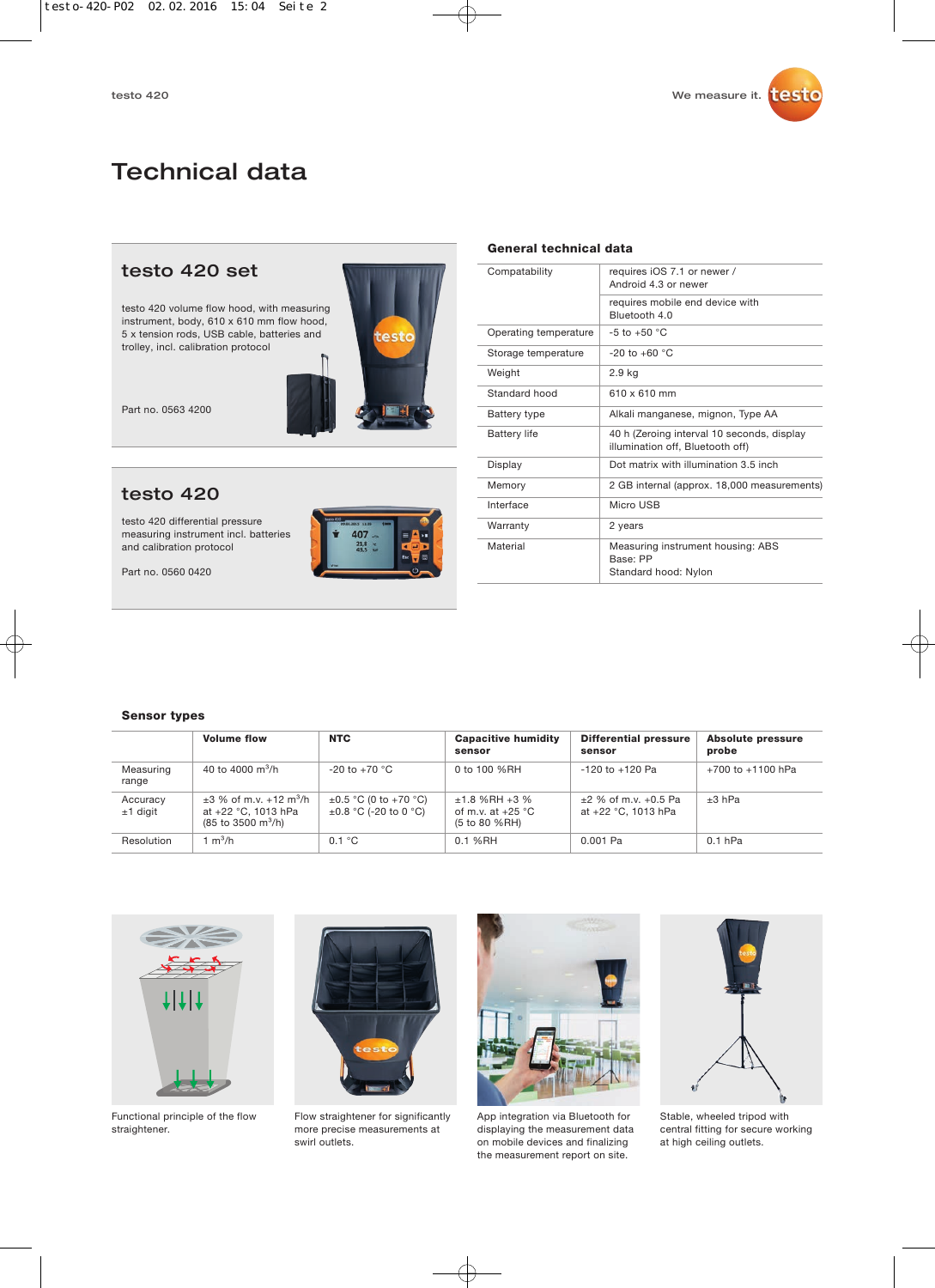### Accessories

#### **Part no.**

| Flow hood 360 x 360 mm, with bag                                                                                    | 0554 4200 |  |
|---------------------------------------------------------------------------------------------------------------------|-----------|--|
| Flow hood 305 x 1220 mm, with bag                                                                                   | 0554 4201 |  |
| Flow hood 610 x 1220 mm, with bag                                                                                   | 0554 4202 |  |
| Tripod, extendable to 4 m, with rollers                                                                             | 0554 4209 |  |
| Connection hose; silicone; length 5 m; max. load 700 hPa (mbar)                                                     | 0554 0440 |  |
| Connection hose silicone-free for differential pressure measurement, length 5 m, load up to maximum 700 hPa, (mbar) | 0554 0453 |  |

#### **Calibration Certificates**

| ISO calibration certificate, 15 to 2000 m <sup>3</sup> /h bi-directional                                                                                                                                  | 0520 0154 |  |
|-----------------------------------------------------------------------------------------------------------------------------------------------------------------------------------------------------------|-----------|--|
| ISO calibration certificate, 10 measurement points regularly distributed over the measuring range (bi-directional)<br>Calibration points 150/300/450/600/750/900/1050/1200/1350/1500 Nm <sup>3</sup> /h   | 0520 0194 |  |
| ISO calibration certificate, 5 measurement points regularly distributed over the measuring range (bi-directional)<br>Calibration points 300/600/900/1200/1500 Nm <sup>3</sup> /h                          | 0520 0164 |  |
| DAkkS calibration certificate, 15 to 2000 m <sup>3</sup> /h bi-directional                                                                                                                                | 0520 1264 |  |
| DAkkS calibration certificate, 10 measurement points regularly distributed over the measuring range (bi-directional)<br>Calibration points 150/300/450/600/750/900/1050/1200/1350/1500 Nm <sup>3</sup> /h | 0520 0294 |  |
| DAkkS calibration certificate, 5 measurement points regularly distributed over the measuring range (bi-directional)<br>Calibration points 300/600/900/1200/1500 Nm <sup>3</sup> /h                        | 0520 0264 |  |

## Pitot tubes / air flow velocity matrix

| <b>Probe type</b>                                                                                                                                                                                                                      | <b>Dimensions</b><br>Probe shaft/probe shaft tip | <b>Measuring range</b>                                                                                   | Part no.  |
|----------------------------------------------------------------------------------------------------------------------------------------------------------------------------------------------------------------------------------------|--------------------------------------------------|----------------------------------------------------------------------------------------------------------|-----------|
| Pitot tube, 500 mm long, Ø 7 mm,<br>stainless steel, for measuring flow<br>velocity*                                                                                                                                                   | 500 mm<br>Ø7mm                                   | Measuring range: 1 to 100 m/s<br>Operating temperature: 0 to +600 $^{\circ}$ C<br>Pitot tube factor: 1.0 | 0635 2045 |
| Pitot tube, 350 mm long, Ø 7 mm,<br>stainless steel, for measuring flow<br>velocity*                                                                                                                                                   | 350 mm<br>Ø7mm                                   | Measuring range: 1 to 100 m/s<br>Operating temperature: 0 to +600 °C<br>Pitot tube factor: 1.0           | 0635 2145 |
| Pitot tube, 1000 mm long,<br>stainless steel, for measuring flow<br>velocity*                                                                                                                                                          | 1000 mm<br>Ø7mm                                  | Measuring range: 1 to 100 m/s<br>Operating temperature: 0 to +600 $^{\circ}$ C<br>Pitot tube factor: 1.0 | 0635 2345 |
| Air flow velocity matrix, telescope<br>with ball head, length 1.8 m, with<br>2 x 2 m connection hose, silicon-<br>free, with Velcro attachment on<br>the telescope, for connection to<br>differential pressure measuring<br>instrument |                                                  | ID no.<br>0699 7077/1                                                                                    | 0635 8888 |
| Air flow velocity matrix, telescope<br>with ball head, length 1.8 m, with<br>2 x 2 m connection hose, silicon-<br>free, with Velcro attachment on<br>the telescope, and testo 420<br>measuring instrument                              |                                                  | ID no.<br>0699 7077/2                                                                                    | 0635 8888 |

\*Connection hose required (order no. 0554 0440) or (order no. 0554 0453)